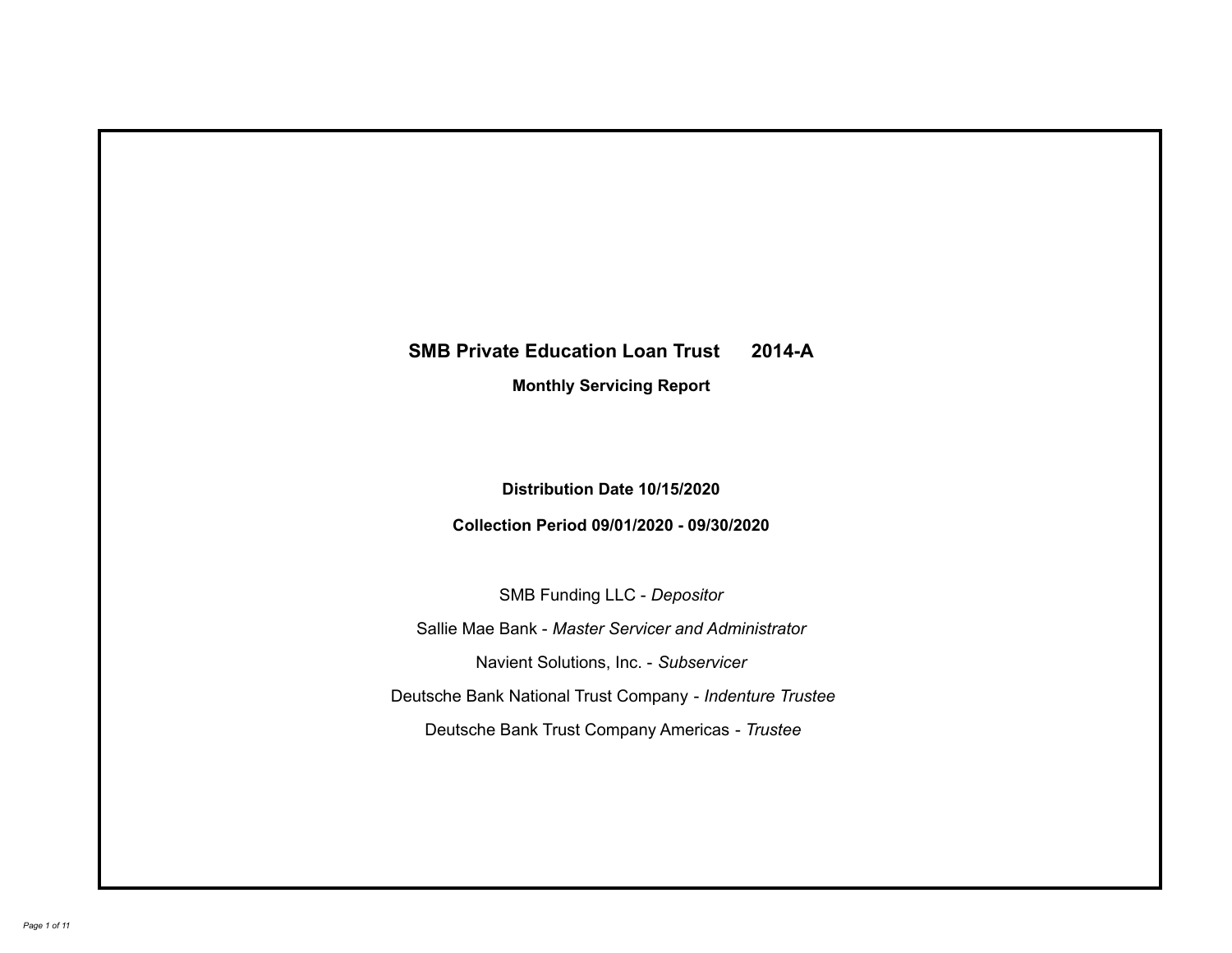| <b>Deal Parameters</b> |
|------------------------|
|------------------------|

| Α           | <b>Student Loan Portfolio Characteristics</b>   |                   | 08/07/2014       | 08/31/2020       | 09/30/2020       |
|-------------|-------------------------------------------------|-------------------|------------------|------------------|------------------|
|             | <b>Principal Balance</b>                        |                   | \$361,523,983.59 | \$150,537,552.41 | \$148,245,802.76 |
|             | Interest to be Capitalized Balance              |                   | 17,313,307.43    | 2,342,120.87     | 2,277,298.83     |
|             | Pool Balance                                    |                   | \$378,837,291.02 | \$152,879,673.28 | \$150,523,101.59 |
|             | Weighted Average Coupon (WAC)                   |                   | 7.81%            | 7.84%            | 7.84%            |
|             | Weighted Average Remaining Term                 |                   | 138.29           | 174.04           | 175.35           |
|             | Number of Loans                                 |                   | 33,555           | 13,879           | 13,667           |
|             | Number of Borrowers                             |                   | 26,651           | 10,955           | 10,782           |
|             | Pool Factor                                     |                   |                  | 0.403549695      | 0.397329157      |
|             | Since Issued Total Constant Prepayment Rate (1) |                   |                  | 7.49%            | 7.43%            |
| B           | <b>Debt Securities</b>                          | <b>Cusip/Isin</b> | 09/15/2020       |                  | 10/15/2020       |
|             | A <sub>2</sub> A                                | 784456AB1         | \$10,018,936.81  |                  | \$9,172,230.36   |
|             | A2B                                             | 784456AC9         | \$10,018,936.80  |                  | \$9,172,230.36   |
|             | A <sub>3</sub>                                  | 784456AD7         | \$50,000,000.00  |                  | \$50,000,000.00  |
|             | В                                               | 784456AE5         | \$36,000,000.00  |                  | \$36,000,000.00  |
|             | C                                               | 784456AF2         | \$42,000,000.00  |                  | \$42,000,000.00  |
|             |                                                 |                   |                  |                  |                  |
| $\mathsf C$ | <b>Certificates</b>                             | <b>Cusip/Isin</b> | 09/15/2020       |                  | 10/15/2020       |
|             | <b>Excess Distribution</b>                      | 784456105         | \$100,000.00     |                  | \$100,000.00     |
|             |                                                 |                   |                  |                  |                  |
| D           | <b>Account Balances</b>                         |                   | 09/15/2020       |                  | 10/15/2020       |
|             | Reserve Account Balance                         |                   | \$958,735.00     |                  | \$958,735.00     |
|             |                                                 |                   |                  |                  |                  |
| E           | <b>Asset / Liability</b>                        |                   | 09/15/2020       |                  | 10/15/2020       |
|             | Overcollateralization Percentage *              |                   | 30.64%           |                  | 30.68%           |
|             | Specified Overcollateralization Amount *        |                   | \$45,863,901.98  |                  | \$45,156,930.48  |
|             | Actual Overcollateralization Amount *           |                   | \$46.841.799.67  |                  | \$46,178,640.87  |

\* Based on the Rated debt securities (Class A and Class B Bonds)

(1) Since Issued Total CPR calculations found in monthly servicing reports issued on or prior to September 15, 2015 originally included loans that were removed from the pool by the sponsor because they became ineligible for the pool between the cut-off date and settlement date. On October 5, 2015, Since Issued Total CPR calculations were revised to exclude these loans and all prior monthly servicing reports were restated. For additional information, see 'Since Issued CPR Methodology' found on page 11 of this report.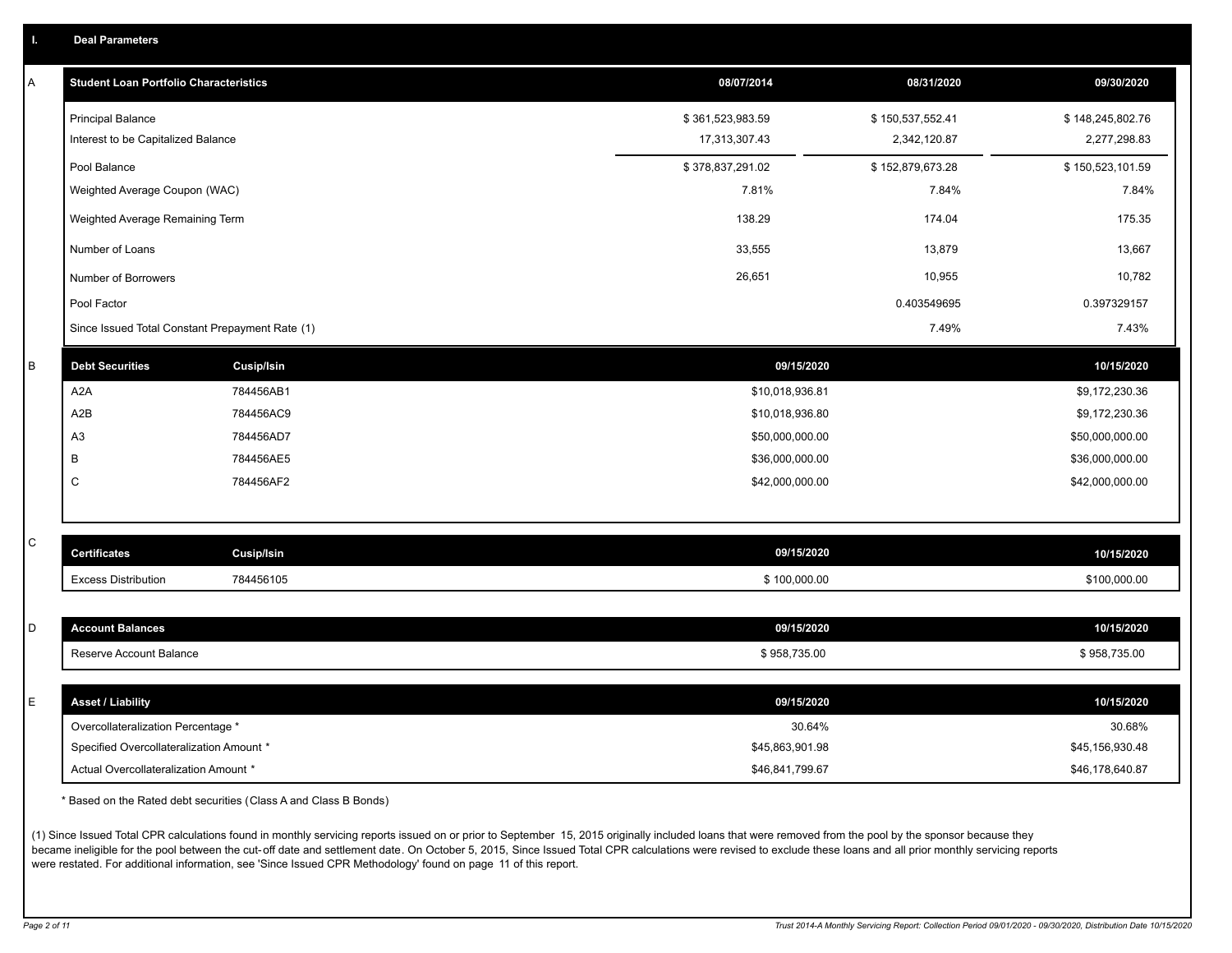### **II. 2014-A Trust Activity 09/01/2020 through 09/30/2020**

| Α           | <b>Student Loan Principal Receipts</b>                           |                |
|-------------|------------------------------------------------------------------|----------------|
|             | <b>Borrower Principal</b>                                        | 2,451,406.53   |
|             | <b>Consolidation Activity Principal</b>                          | 0.00           |
|             | Seller Principal Reimbursement                                   | 0.00           |
|             | Servicer Principal Reimbursement                                 | 0.00           |
|             | Delinquent Principal Purchases by Servicer                       | 0.00           |
|             | <b>Other Principal Deposits</b>                                  | 0.00           |
|             | <b>Total Principal Receipts</b>                                  | \$2,451,406.53 |
| В           | <b>Student Loan Interest Receipts</b>                            |                |
|             | Borrower Interest                                                | 711,701.16     |
|             | <b>Consolidation Activity Interest</b>                           | 0.00           |
|             | Seller Interest Reimbursement                                    | 0.00           |
|             | Servicer Interest Reimbursement                                  | (1,230.98)     |
|             | Delinquent Interest Purchases by Servicer                        | 0.00           |
|             | Other Interest Deposits                                          | 4,241.06       |
|             | <b>Total Interest Receipts</b>                                   | \$714,711.24   |
| C           | <b>Recoveries on Realized Losses</b>                             | \$47,222.88    |
| D           | <b>Investment Income</b>                                         | \$61.34        |
| Е           | <b>Funds Borrowed from Next Collection Period</b>                | \$0.00         |
| F           | <b>Funds Repaid from Prior Collection Period</b>                 | \$0.00         |
| G           | Loan Sale or Purchase Proceeds                                   | \$0.00         |
| H           | <b>Initial Deposits to Collection Account</b>                    | \$0.00         |
|             | <b>Excess Transferred from Other Accounts</b>                    | \$0.00         |
| J           | <b>Borrower Benefit Reimbursements</b>                           | \$0.00         |
| Κ           | <b>Gross Swap Receipt</b>                                        | \$0.00         |
| L           | <b>Other Deposits</b>                                            | \$0.00         |
| М           | <b>Other Fees Collected</b>                                      | \$0.00         |
| ${\sf N}$   | <b>AVAILABLE FUNDS</b>                                           | \$3,213,401.99 |
| $\mathsf O$ | Non-Cash Principal Activity During Collection Period             | \$159,656.88   |
| P           | Aggregate Purchased Amounts by the Depositor, Servicer or Seller | \$0.00         |
| Q           | Aggregate Loan Substitutions                                     | \$0.00         |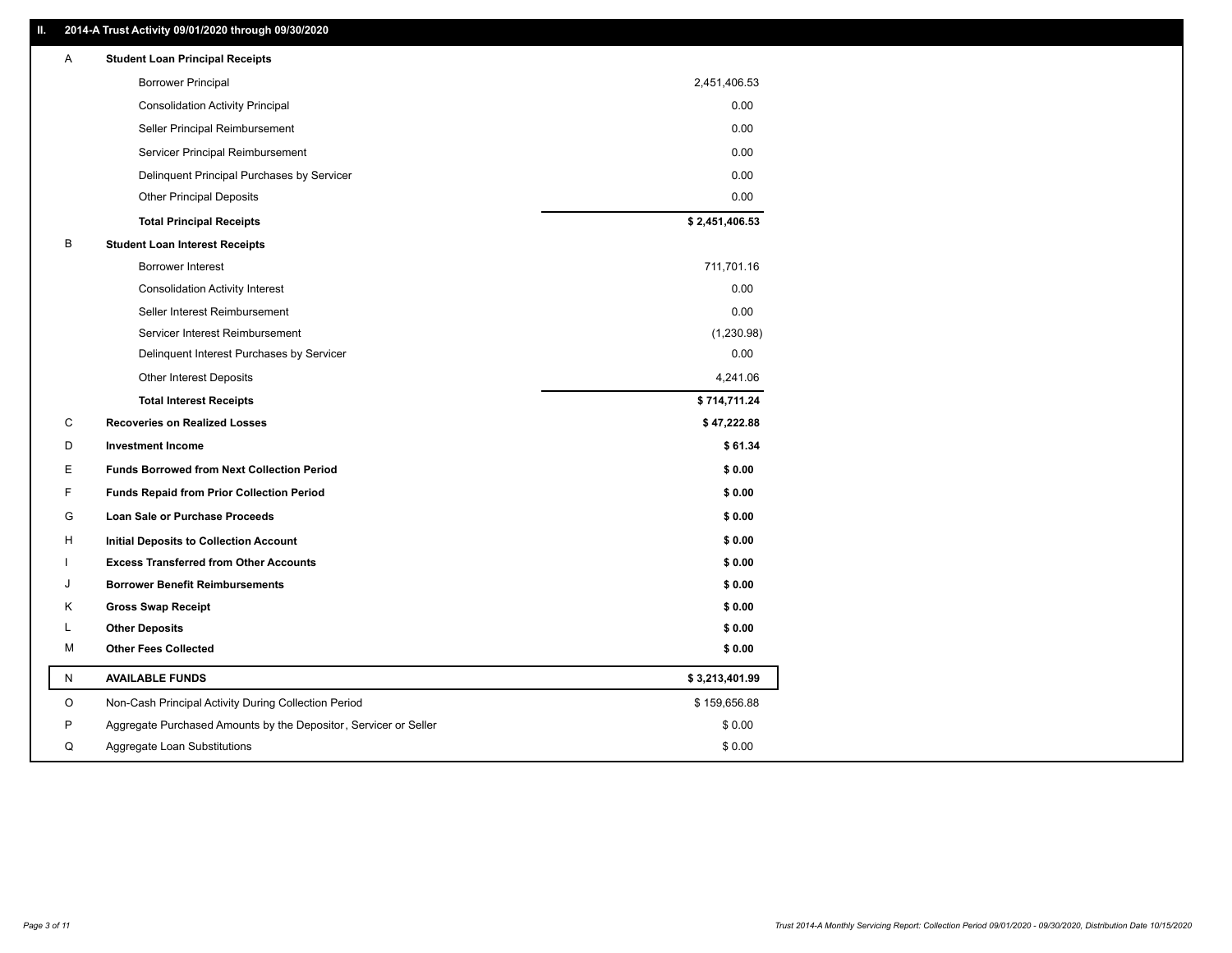|                   |                         |                          |         | 09/30/2020 |                  |                |                          |         | 08/31/2020 |                  |                |
|-------------------|-------------------------|--------------------------|---------|------------|------------------|----------------|--------------------------|---------|------------|------------------|----------------|
|                   |                         | <b>Wtd Avg</b><br>Coupon | # Loans | Principal  |                  | % of Principal | <b>Wtd Avg</b><br>Coupon | # Loans | Principal  |                  | % of Principal |
| <b>INTERIM:</b>   | IN SCHOOL               | 8.64%                    |         | 67         | \$955,122.99     | 0.635%         |                          | 8.53%   | 75         | \$1,018,956.75   | 0.667%         |
|                   | <b>GRACE</b>            | 8.50%                    |         | 51         | \$565,982.34     | 0.376%         |                          | 9.01%   | 41         | \$518,793.18     | 0.339%         |
|                   | <b>DEFERMENT</b>        | 8.59%                    |         | 674        | \$8,952,154.66   | 5.947%         |                          | 8.47%   | 666        | \$8,725,078.55   | 5.707%         |
| <b>REPAYMENT:</b> | <b>CURRENT</b>          | 7.71%                    |         | 12,070     | \$128,063,159.15 | 85.079%        |                          | 7.73%   | 12,182     | \$128,514,444.84 | 84.062%        |
|                   | 31-60 DAYS DELINQUENT   | 8.74%                    |         | 139        | \$2,234,594.66   | 1.485%         |                          | 8.70%   | 161        | \$2,093,181.69   | 1.369%         |
|                   | 61-90 DAYS DELINQUENT   | 8.55%                    |         | 76         | \$959,499.76     | 0.637%         |                          | 8.69%   | 54         | \$753,473.05     | 0.493%         |
|                   | 91-120 DAYS DELINQUENT  | 8.73%                    |         | 44         | \$731,473.24     | 0.486%         |                          | 8.70%   | 32         | \$526,957.52     | 0.345%         |
|                   | 121-150 DAYS DELINQUENT | 10.62%                   |         | 15         | \$170,983.05     | 0.114%         |                          | 8.88%   | 18         | \$309,665.72     | 0.203%         |
|                   | 151-180 DAYS DELINQUENT | 8.80%                    |         | 24         | \$448,127.85     | 0.298%         |                          | 8.29%   | 24         | \$476,398.32     | 0.312%         |
|                   | > 180 DAYS DELINQUENT   | 7.95%                    |         | 9          | \$222,803.90     | 0.148%         |                          | 8.73%   | 8          | \$147,969.08     | 0.097%         |
|                   | FORBEARANCE             | 8.37%                    |         | 498        | \$7,219,199.99   | 4.796%         |                          | 8.17%   | 618        | \$9,794,754.58   | 6.407%         |
| <b>TOTAL</b>      |                         |                          |         | 13,667     | \$150,523,101.59 | 100.00%        |                          |         | 13,879     | \$152,879,673.28 | 100.00%        |
|                   |                         |                          |         |            |                  |                |                          |         |            |                  |                |

Percentages may not total 100% due to rounding \*

\*\* Smart Option Interest Only loans and \$25 Fixed Payment loans classified as in repayment whether student borrowers are in school, in grace, in deferment or required to make full principal and interest payments on their l

\*\*\* To conform with company standard reporting these sections now include Princial and Interest Accrued to Capitalize.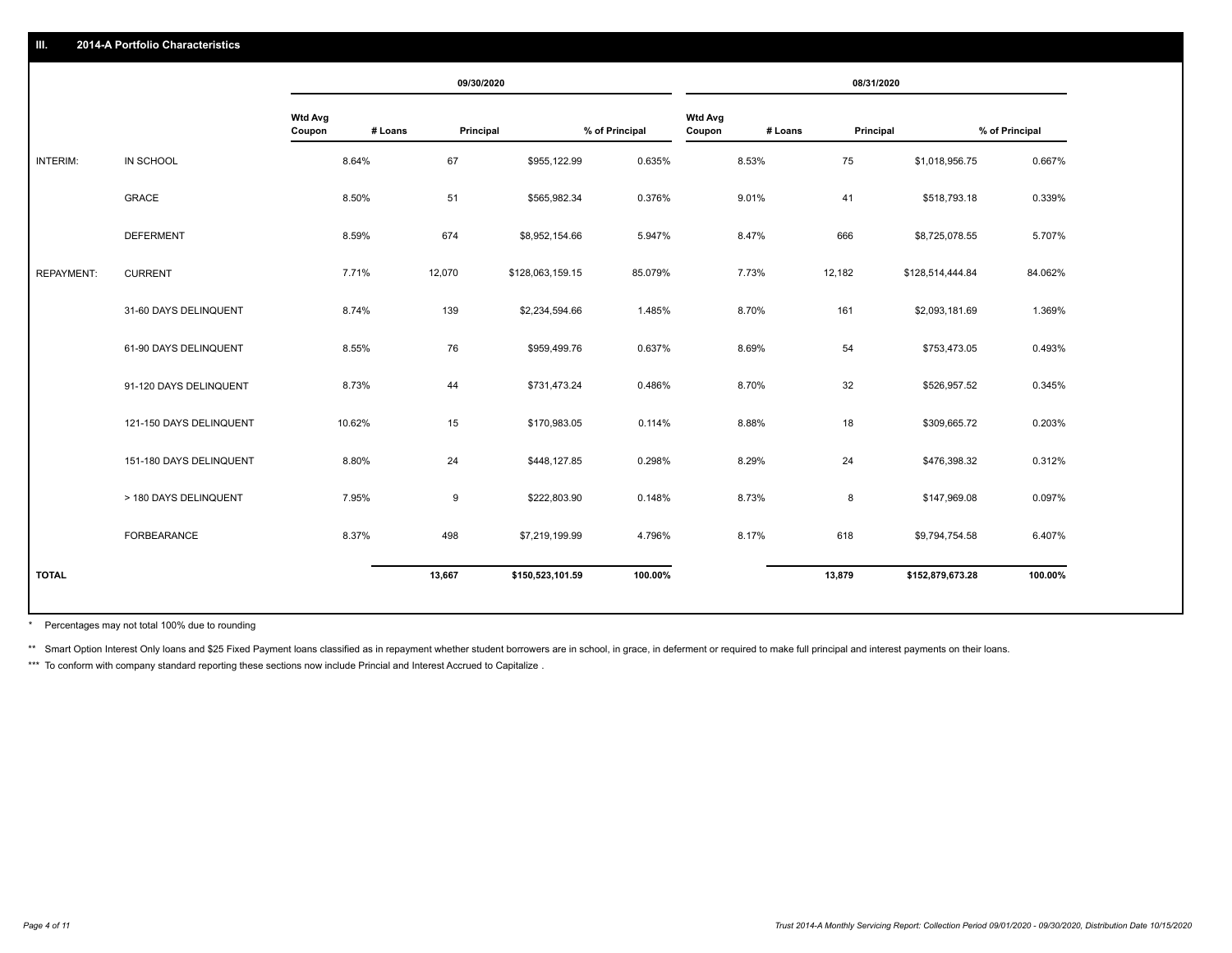|                                                         | 9/30/2020        | 8/31/2020        |
|---------------------------------------------------------|------------------|------------------|
| Pool Balance                                            | \$150,523,101.59 | \$152,879,673.28 |
| Total # Loans                                           | 13,667           | 13,879           |
| Total # Borrowers                                       | 10,782           | 10,955           |
| Weighted Average Coupon                                 | 7.84%            | 7.84%            |
| Weighted Average Remaining Term                         | 175.35           | 174.04           |
| Percent of Pool - Cosigned                              | 93.6%            | 93.6%            |
| Percent of Pool - Non Cosigned                          | 6.4%             | 6.4%             |
| Borrower Interest Accrued for Period                    | \$950,552.84     | \$997,210.26     |
| Outstanding Borrower Interest Accrued                   | \$4,137,820.11   | \$4,176,357.23   |
| Gross Principal Realized Loss - Periodic *              | \$105,211.44     | \$148,174.01     |
| Gross Principal Realized Loss - Cumulative *            | \$16,707,429.34  | \$16,602,217.90  |
| Delinquent Principal Purchased by Servicer - Periodic   | \$0.00           | \$0.00           |
| Delinquent Principal Purchased by Servicer - Cumulative | \$0.00           | \$0.00           |
| Recoveries on Realized Losses - Periodic                | \$47,222.88      | \$53,621.19      |
| Recoveries on Realized Losses - Cumulative              | \$1,791,822.55   | \$1,744,599.67   |
| Net Losses - Periodic                                   | \$57,988.56      | \$94,552.82      |
| Net Losses - Cumulative                                 | \$14,915,606.79  | \$14,857,618.23  |
| <b>Cumulative Gross Defaults</b>                        | \$16,707,429.34  | \$16,602,217.90  |
| Change in Gross Defaults                                | \$105,211.44     | \$148,174.01     |
| Non-Cash Principal Activity - Capitalized Interest      | \$263,952.19     | \$149,422.19     |
| Since Issued Total Constant Prepayment Rate (CPR) (1)   | 7.43%            | 7.49%            |
| Loan Substitutions                                      | \$0.00           | \$0.00           |
| <b>Cumulative Loan Substitutions</b>                    | \$0.00           | \$0.00           |
| <b>Unpaid Master Servicing Fees</b>                     | \$0.00           | \$0.00           |
| <b>Unpaid Sub-Servicing Fees</b>                        | \$0.00           | \$0.00           |
| <b>Unpaid Administration Fees</b>                       | \$0.00           | \$0.00           |
| Unpaid Carryover Master Servicing Fees                  | \$0.00           | \$0.00           |
| Unpaid Carryover Sub-Servicing Fees                     | \$0.00           | \$0.00           |
| Note Interest Shortfall                                 | \$0.00           | \$0.00           |

\* In accordance with the Sub-Servicer's current policies and procedures, after September 1, 2017 loans subject to bankruptcy claims generally will not be reported as a charged- off unless and until they are delinquent for

(1) Since Issued Total CPR calculations found in monthly servicing reports issued on or prior to September 15, 2015 originally included loans that were removed from the pool by the sponsor because they became ineligible fo between the cut-off date and settlement date. On October 5, 2015, Since Issued Total CPR calculations were revised to exclude these loans and all prior monthly servicing reports were restated. For additional information, s CPR Methodology' found on page 11 of this report.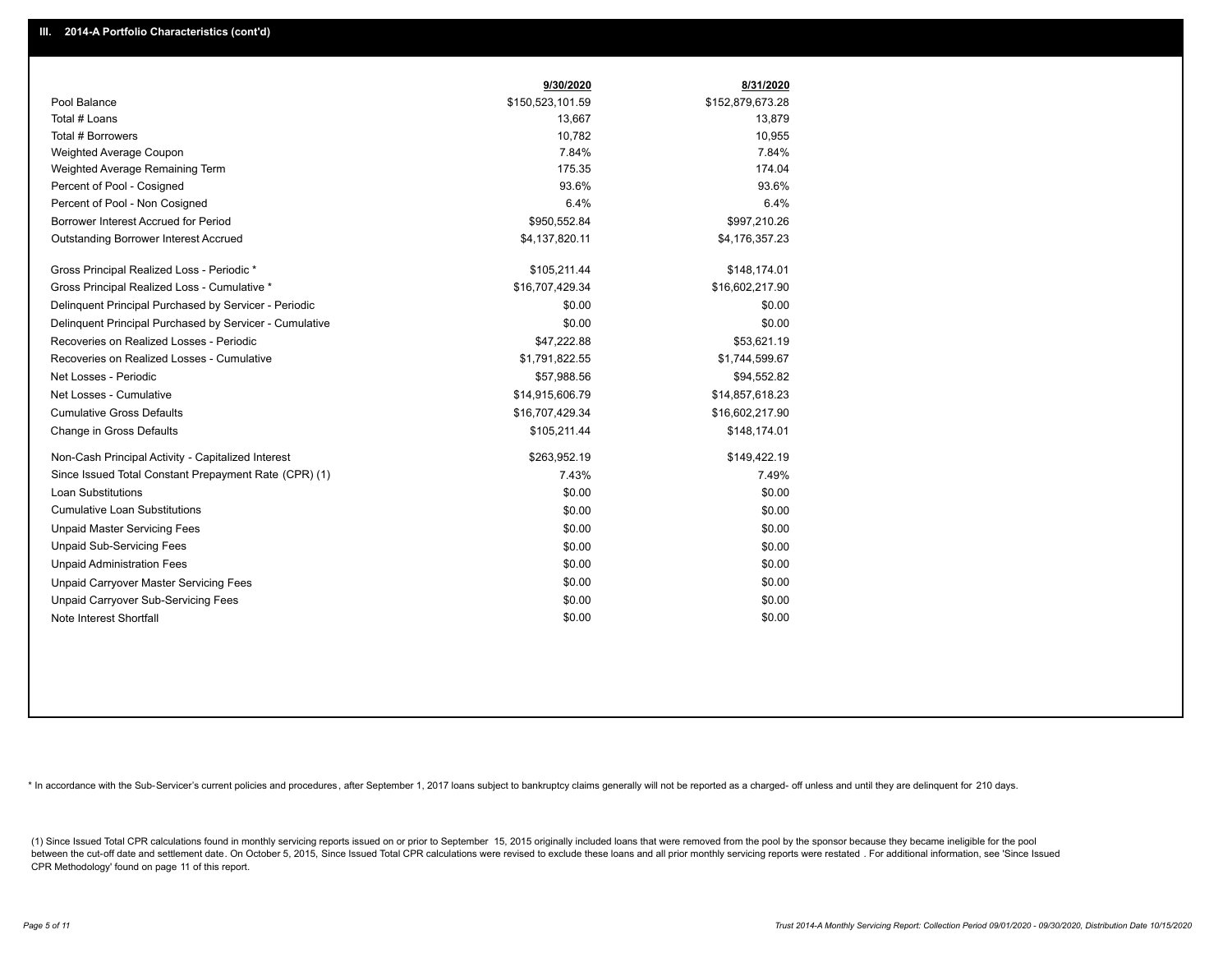## **IV. 2014-A Portfolio Statistics by Loan Program**

|                                                                                                                             | Weighted<br><b>Average Coupon</b> | # LOANS | \$ AMOUNT        | $%$ *    |
|-----------------------------------------------------------------------------------------------------------------------------|-----------------------------------|---------|------------------|----------|
| - Smart Option Deferred Loans                                                                                               | 8.18%                             | 6,933   | \$77,340,529.97  | 51.381%  |
| - Smart Option Fixed Pay Loans                                                                                              | 7.77%                             | 3,954   | \$53,035,156.69  | 35.234%  |
| - Smart Option Interest-Only Loans                                                                                          | 6.71%                             | 2,780   | \$20,147,414.93  | 13.385%  |
| - Other Loan Programs                                                                                                       | 0.00%                             | 0.00    | \$0.00           | 0.000%   |
| <b>Total</b>                                                                                                                | 7.84%                             | 13,667  | \$150,523,101.59 | 100.000% |
| Prime Indexed Loans -- Monthly Reset Adjustable                                                                             |                                   |         | \$0.00           |          |
| Prime Indexed Loans -- Monthly Reset Non-Adjustable                                                                         |                                   |         | \$0.00           |          |
| Prime Indexed Loans -- Quarterly Reset Adjustable                                                                           |                                   |         | \$0.00           |          |
| Prime Indexed Loans -- Quarterly Reset Non-Adjustable                                                                       |                                   |         | \$0.00           |          |
| Prime Indexed Loans -- Annual Reset                                                                                         |                                   |         | \$0.00           |          |
| T-Bill Indexed Loans                                                                                                        |                                   |         | \$0.00           |          |
| <b>Fixed Rate Loans</b>                                                                                                     |                                   |         | \$19,628,989.34  |          |
| <b>LIBOR Indexed Loans</b>                                                                                                  |                                   |         | \$130,894,112.25 |          |
|                                                                                                                             |                                   |         |                  |          |
| * Note: Percentages may not total 100% due to rounding                                                                      |                                   |         |                  |          |
| a configure contractors and all contractors and contractors are controlled to the following the contractors of the Marchael |                                   |         |                  |          |

To conform with company standard reporting these sections now include Princial and Interest Accrued to Capitalize .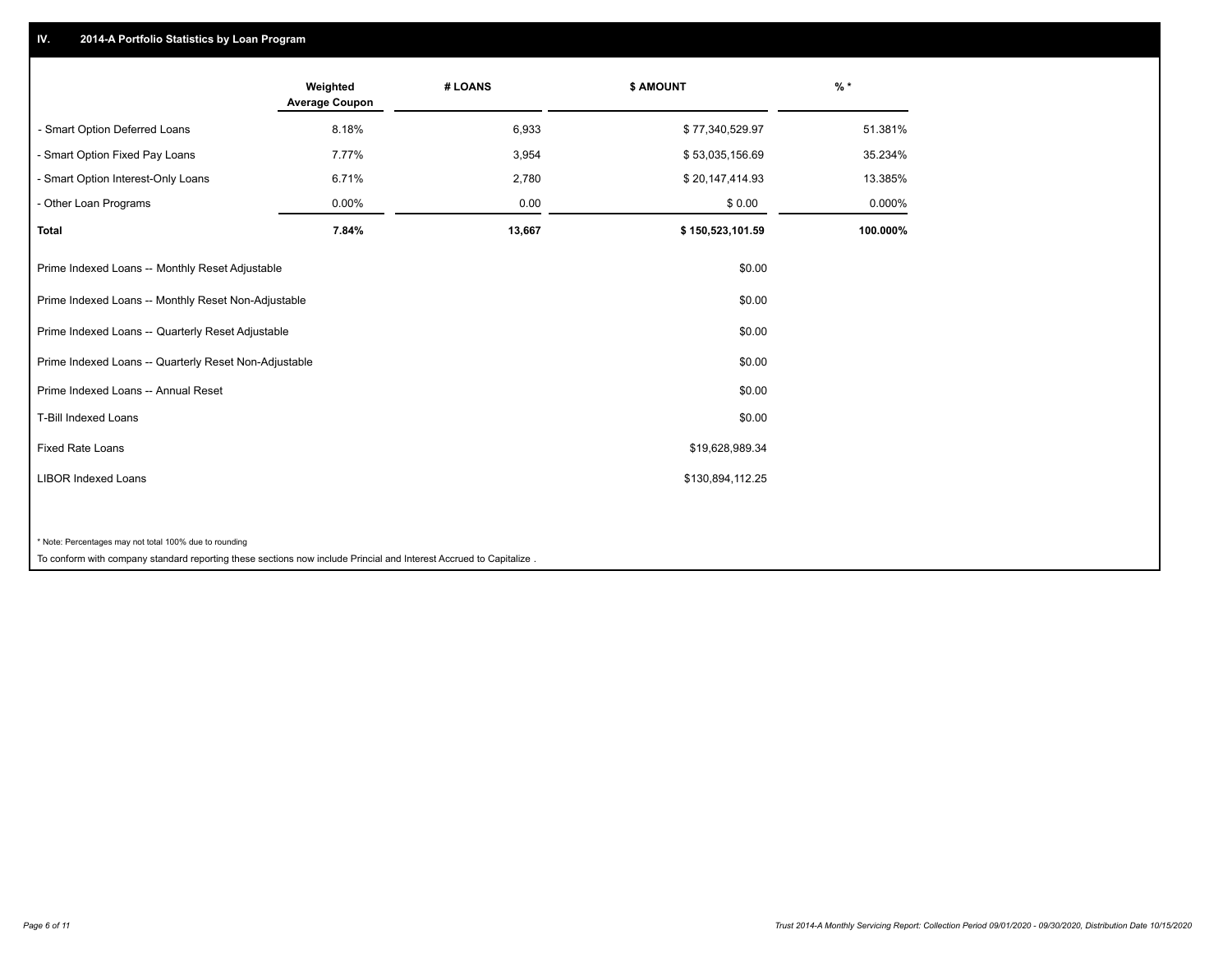| v. |                          | 2014-A Reserve Account and Principal Distribution Calculations                                                                                                                                     |                  |  |
|----|--------------------------|----------------------------------------------------------------------------------------------------------------------------------------------------------------------------------------------------|------------------|--|
| А. | <b>Reserve Account</b>   |                                                                                                                                                                                                    |                  |  |
|    |                          | Specified Reserve Account Balance                                                                                                                                                                  | \$958,735.00     |  |
|    |                          | Actual Reserve Account Balance                                                                                                                                                                     | \$958,735.00     |  |
| В. |                          | <b>Principal Distribution Amount</b>                                                                                                                                                               |                  |  |
|    | i.                       | Class A Notes Outstanding                                                                                                                                                                          | \$70,037,873.61  |  |
|    | Pool Balance<br>ii.      |                                                                                                                                                                                                    | \$150,523,101.59 |  |
|    | iii.                     | First Priority Principal Distribution Amount (i - ii)                                                                                                                                              | \$0.00           |  |
|    | iv.                      | Class A and B Notes Outstanding                                                                                                                                                                    | \$106,037,873.61 |  |
|    | v.                       | First Priority Principal Distribution Amount                                                                                                                                                       | \$0.00           |  |
|    | Pool Balance<br>vi.      |                                                                                                                                                                                                    | \$150,523,101.59 |  |
|    | vii.                     | Specified Overcollateralization Amount                                                                                                                                                             | \$45,156,930.48  |  |
|    |                          | viii. Regular Principal Distribution Amount (iv - v) - (vi - vii)                                                                                                                                  | \$671,702.50     |  |
|    |                          |                                                                                                                                                                                                    |                  |  |
|    | Notes Outstanding<br>ix. |                                                                                                                                                                                                    | \$148,037,873.61 |  |
|    | х.                       | First Priority Principal Distribution Amount                                                                                                                                                       | \$0.00           |  |
|    | xi.                      | Regular Principal Distribution Amount                                                                                                                                                              | \$671,702.50     |  |
|    | xii.                     | Available Funds (after payment of waterfall items A through J) *                                                                                                                                   | \$2,043,420.78   |  |
|    |                          | xiii. Additional Principal Distribution Amount (min(ix - x - xi, xiii))                                                                                                                            | \$1,021,710.39   |  |
|    |                          | * Represents 50% of value if the principal balance of the notes is greater than 10% of initial principal balance of the notes or the Class A and Class B note are reduced to 0, otherwise the full |                  |  |

value is shown.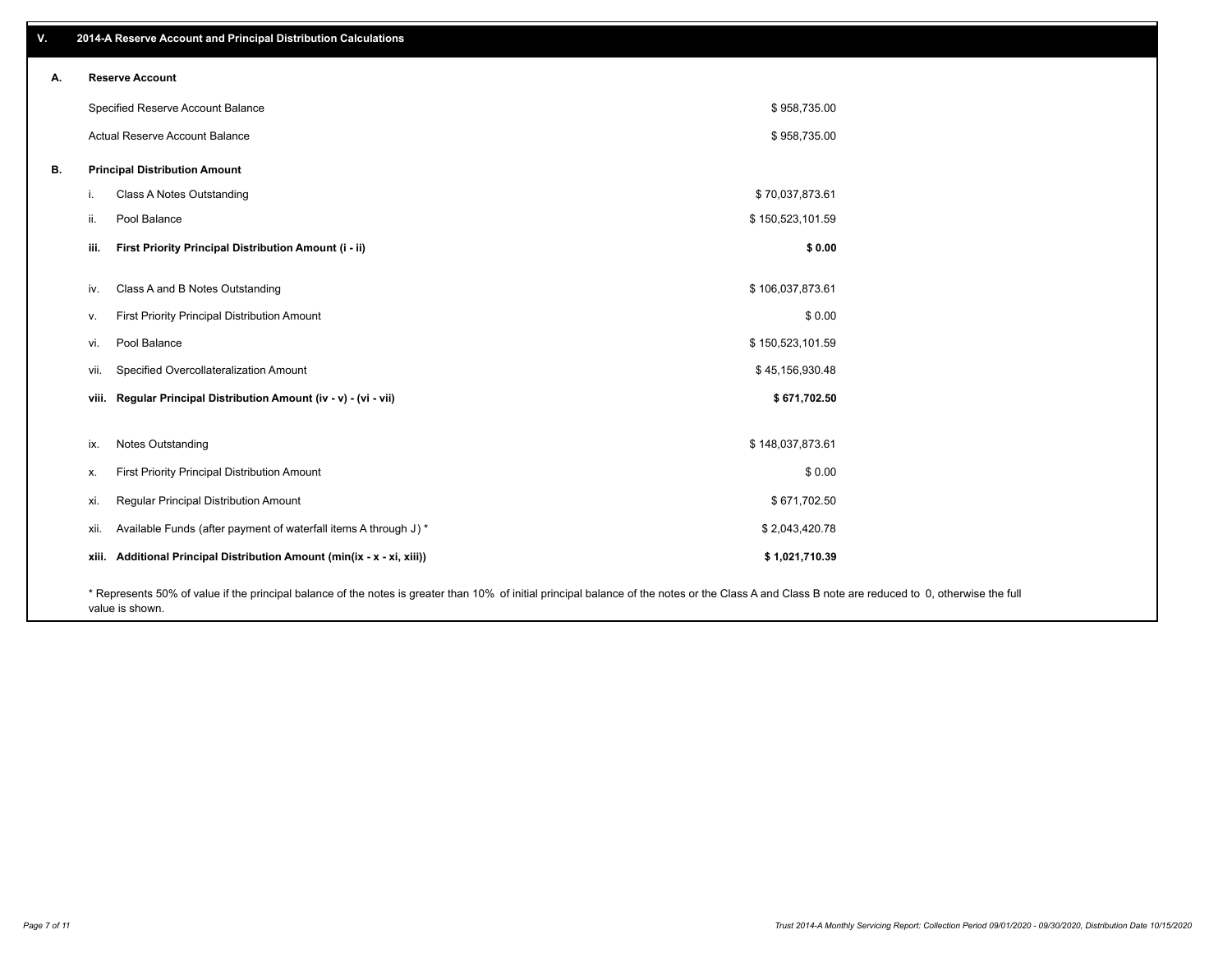|              |                                                                                                                                                                                                     | Paid             | <b>Funds Balance</b> |
|--------------|-----------------------------------------------------------------------------------------------------------------------------------------------------------------------------------------------------|------------------|----------------------|
|              | <b>Total Available Funds</b>                                                                                                                                                                        |                  | \$3,213,401.99       |
| Α            | <b>Trustee Fees</b>                                                                                                                                                                                 | \$0.00           | \$3,213,401.99       |
| В            | i. Master Servicing Fees                                                                                                                                                                            | \$6,328.07       | \$3,207,073.92       |
|              | ii. Sub-Servicing Fees                                                                                                                                                                              | \$102,595.95     | \$3,104,477.97       |
| C            | i. Administration Fees                                                                                                                                                                              | \$6,667.00       | \$3,097,810.97       |
|              | ii. Unreimbursed Administrator Advances plus any Unpaid                                                                                                                                             | \$0.00           | \$3,097,810.97       |
| D            | Class A Noteholders Interest Distribution Amount                                                                                                                                                    | \$105,187.69     | \$2,992,623.28       |
| Е            | <b>First Priority Principal Payment</b>                                                                                                                                                             | \$0.00           | \$2,992,623.28       |
| F.           | Class B Noteholders Interest Distribution Amount                                                                                                                                                    | \$120,000.00     | \$2,872,623.28       |
| G            | Class C Noteholders Interest Distribution Amount                                                                                                                                                    | \$157,500.00     | \$2,715,123.28       |
| H            | Reinstatement Reserve Account                                                                                                                                                                       | \$0.00           | \$2,715,123.28       |
| $\mathbf{I}$ | Regular Principal Distribution                                                                                                                                                                      | \$671,702.50     | \$2,043,420.78       |
| J            | i. Carryover Master Servicing Fees                                                                                                                                                                  | \$0.00           | \$2,043,420.78       |
|              | ii. Carryover Sub-servicing Fees                                                                                                                                                                    | \$0.00           | \$2,043,420.78       |
| Κ            | Additional Principal Distribution Amount                                                                                                                                                            | \$1,021,710.39   | \$1,021,710.39       |
| L            | Unpaid Expenses of Trustee                                                                                                                                                                          | \$0.00           | \$1,021,710.39       |
| M            | Unpaid Expenses of Administrator                                                                                                                                                                    | \$0.00           | \$1,021,710.39       |
| N            | Remaining Funds to the Excess Distribution Certificateholder                                                                                                                                        | \$1,021,710.39   | \$0.00               |
|              | <b>Waterfall Conditions</b>                                                                                                                                                                         |                  |                      |
|              |                                                                                                                                                                                                     |                  |                      |
| А.           | <b>Class C Noteholders' Interest Distribution Condition</b>                                                                                                                                         |                  |                      |
|              | Pool Balance<br>i.                                                                                                                                                                                  | \$150,523,101.59 |                      |
|              | Class A and B Notes Outstanding<br>ii.                                                                                                                                                              | \$106,037,873.61 |                      |
|              | Class C Noteholders' Interest Distribution Ratio (i / ii)<br>iii.                                                                                                                                   | 141.95%          |                      |
|              | Minimum Ratio<br>iv.                                                                                                                                                                                | 110.00%          |                      |
|              | Is the Class C Noteholders' Interest Distribution Condition Satisfied (iii > iv)<br>v.                                                                                                              | Y                |                      |
|              | Note: If the Class C Noteholders' Interest Distribution Condition is satisfied then the amount of interest accrued at the Class C Rate for the Accrual Period is Released on the distribution Date. |                  |                      |
|              |                                                                                                                                                                                                     |                  |                      |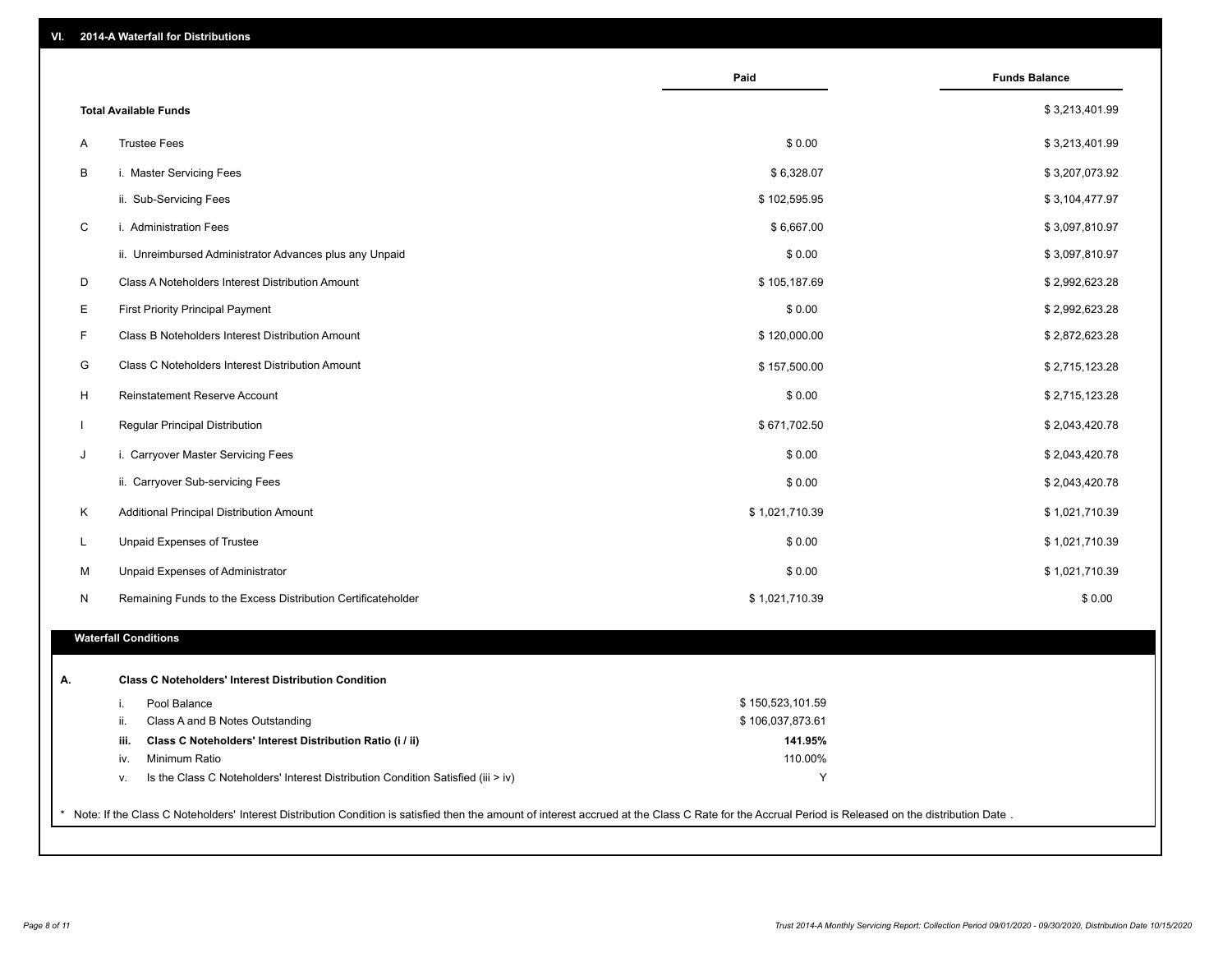| VII. 2014-A Distributions                                  |                         |                         |                         |
|------------------------------------------------------------|-------------------------|-------------------------|-------------------------|
| <b>Distribution Amounts</b>                                |                         |                         |                         |
|                                                            | A <sub>2</sub> A        | A2B                     | A3                      |
| Cusip/Isin                                                 | 784456AB1               | 784456AC9               | 784456AD7               |
| <b>Beginning Balance</b>                                   | \$10,018,936.81         | \$10,018,936.80         | \$50,000,000.00         |
| Index                                                      | <b>FIXED</b>            | <b>LIBOR</b>            | <b>LIBOR</b>            |
| Spread/Fixed Rate                                          | 3.05%                   | 1.15%                   | 1.50%                   |
| Record Date (Days Prior to Distribution)                   | 1 NEW YORK BUSINESS DAY | 1 NEW YORK BUSINESS DAY | 1 NEW YORK BUSINESS DAY |
| <b>Accrual Period Begin</b>                                | 9/15/2020               | 9/15/2020               | 9/15/2020               |
| <b>Accrual Period End</b>                                  | 10/15/2020              | 10/15/2020              | 10/15/2020              |
| Daycount Fraction                                          | 0.08333333              | 0.08333333              | 0.08333333              |
| Interest Rate*                                             | 3.05000%                | 1.30238%                | 1.65238%                |
| <b>Accrued Interest Factor</b>                             | 0.002541667             | 0.001085317             | 0.001376983             |
| <b>Current Interest Due</b>                                | \$25,464.80             | \$10,873.72             | \$68,849.17             |
| Interest Shortfall from Prior Period Plus Accrued Interest | $\mathsf{\$}$ -         | $\mathcal{S}$ -         | $$ -$                   |
| <b>Total Interest Due</b>                                  | \$25,464.80             | \$10,873.72             | \$68,849.17             |
| <b>Interest Paid</b>                                       | \$25,464.80             | \$10,873.72             | \$68,849.17             |
| <b>Interest Shortfall</b>                                  | $\mathsf{\$}$ -         | $\mathsf{\$}$ -         | $$ -$                   |
| <b>Principal Paid</b>                                      | \$846,706.45            | \$846,706.44            | $$ -$                   |
| <b>Ending Principal Balance</b>                            | \$9,172,230.36          | \$9,172,230.36          | \$50,000,000.00         |
| Paydown Factor                                             | 0.012451565             | 0.012451565             | 0.000000000             |
| <b>Ending Balance Factor</b>                               | 0.134885741             | 0.134885741             | 1.000000000             |

\* Pay rates for Current Distribution. For the interest rates applicable to the next distribution date, please see https://www.salliemae.com/about/investors/data/SMBabrate.txt.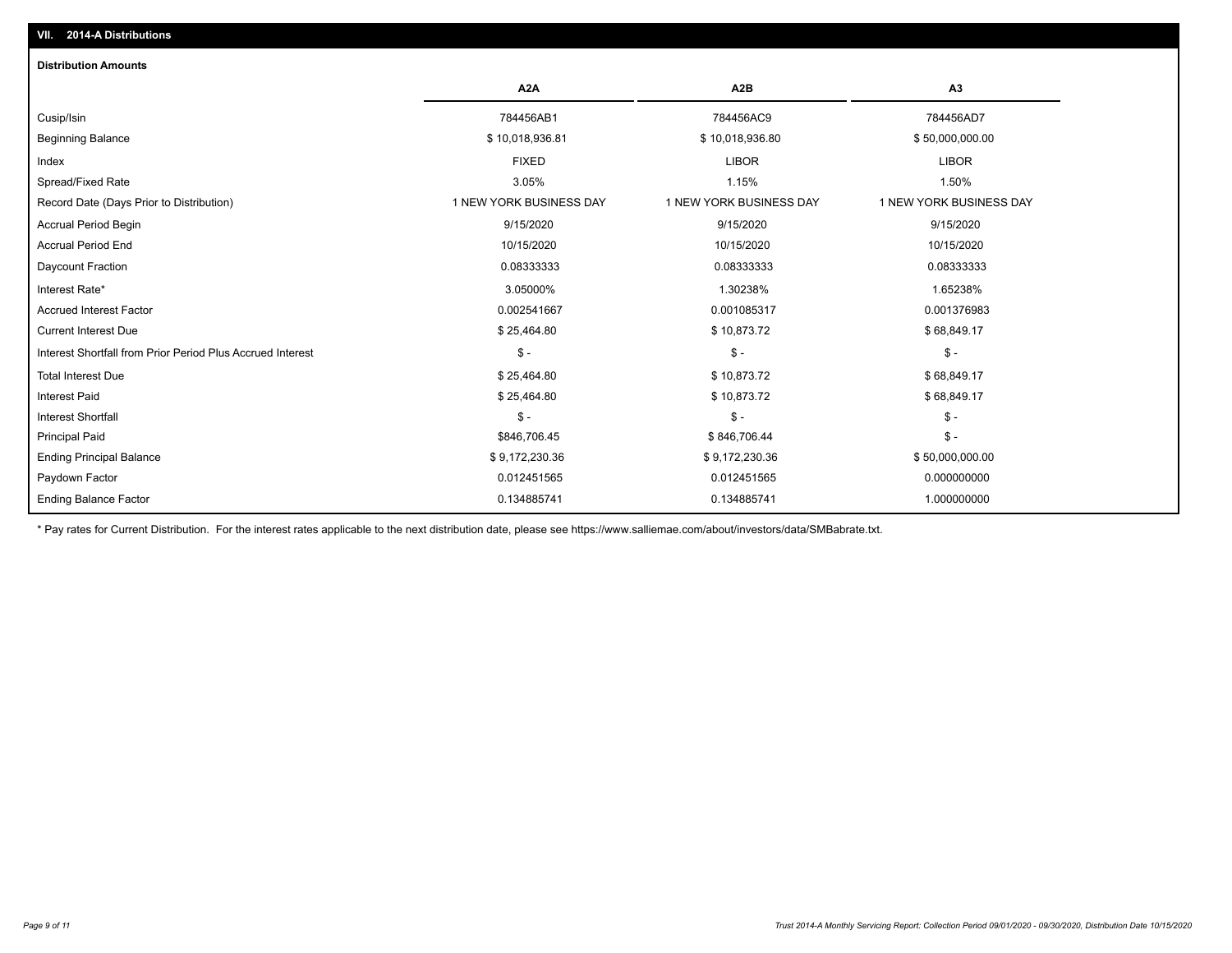| <b>Distribution Amounts</b>                                |                         |                         |
|------------------------------------------------------------|-------------------------|-------------------------|
|                                                            | в                       | C                       |
| Cusip/Isin                                                 | 784456AE5               | 784456AF2               |
| <b>Beginning Balance</b>                                   | \$36,000,000.00         | \$42,000,000.00         |
| Index                                                      | <b>FIXED</b>            | <b>FIXED</b>            |
| Spread/Fixed Rate                                          | 4.00%                   | 4.50%                   |
| Record Date (Days Prior to Distribution)                   | 1 NEW YORK BUSINESS DAY | 1 NEW YORK BUSINESS DAY |
| <b>Accrual Period Begin</b>                                | 9/15/2020               | 9/15/2020               |
| <b>Accrual Period End</b>                                  | 10/15/2020              | 10/15/2020              |
| Daycount Fraction                                          | 0.08333333              | 0.08333333              |
| Interest Rate*                                             | 4.00000%                | 4.50000%                |
| <b>Accrued Interest Factor</b>                             | 0.003333333             | 0.003750000             |
| <b>Current Interest Due</b>                                | \$120,000.00            | \$157,500.00            |
| Interest Shortfall from Prior Period Plus Accrued Interest | $\mathsf{\$}$ -         | $\frac{1}{2}$           |
| <b>Total Interest Due</b>                                  | \$120,000.00            | \$157,500.00            |
| <b>Interest Paid</b>                                       | \$120,000.00            | \$157,500.00            |
| <b>Interest Shortfall</b>                                  | $\mathcal{S}$ -         | $\frac{1}{2}$           |
| <b>Principal Paid</b>                                      | $\mathsf{\$}$ -         | $\mathsf{\$}$ -         |
| <b>Ending Principal Balance</b>                            | \$36,000,000.00         | \$42,000,000.00         |
| Paydown Factor                                             | 0.000000000             | 0.000000000             |
| <b>Ending Balance Factor</b>                               | 1.000000000             | 1.000000000             |

\* Pay rates for Current Distribution. For the interest rates applicable to the next distribution date, please see https://www.salliemae.com/about/investors/data/SMBabrate.txt.

**VII. 2014-A Distributions**